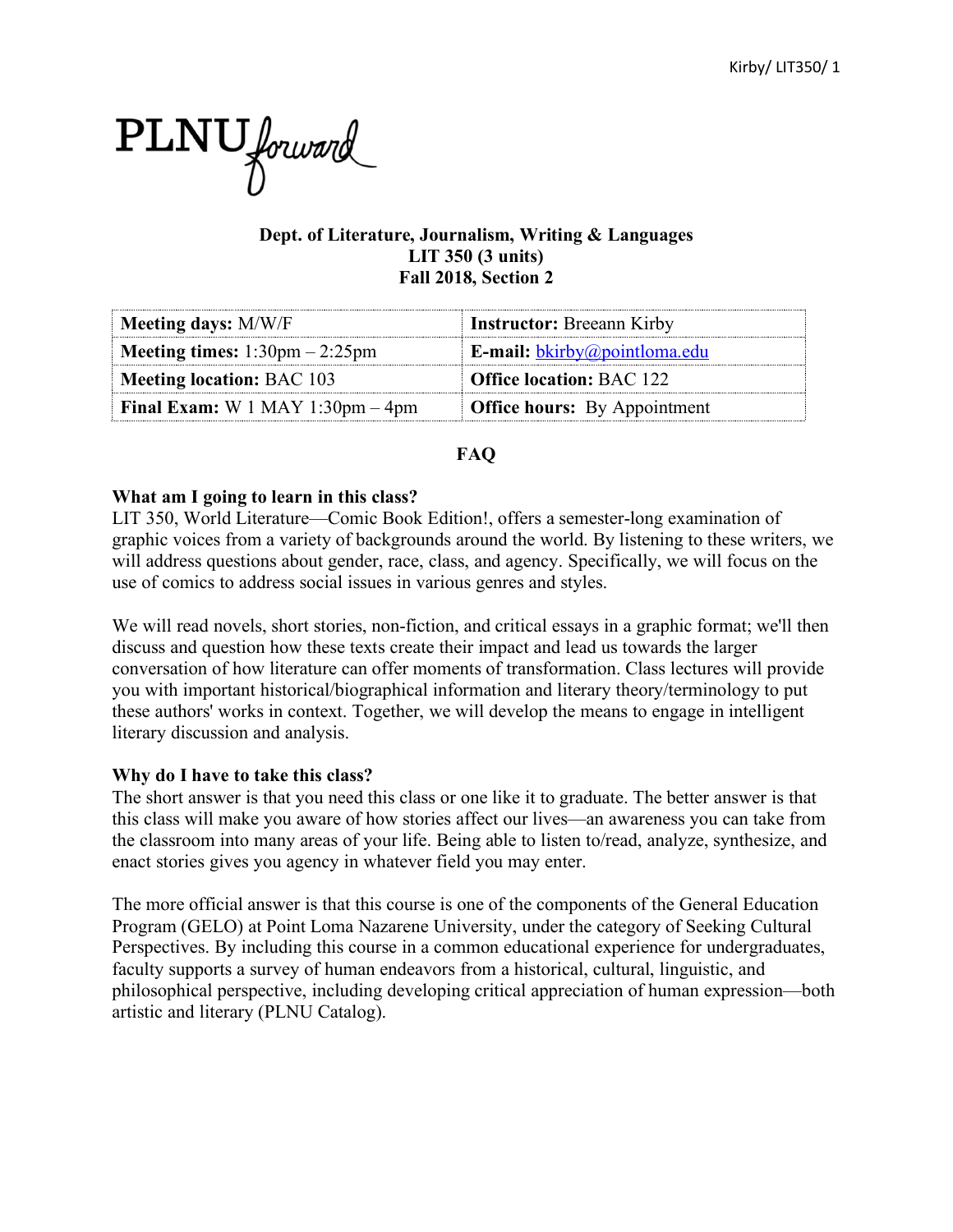The Institutional (ILO) and General Education (GELO) Learning Outcomes addressed in this class are as follows: 1

**Context: Learning, Informed by our Faith in Christ**

**ILO #1:** Students will acquire knowledge of human cultures and the physical and natural world while developing skills and habits that foster life-long learning

**GELO 1a** *Written Communication*: Students will be able to effectively express ideas and information to others through written communication.

**GELO 1b** *Oral Communication*: Students will be able to effectively express ideas and information to others through oral communication.

**GELO 1c** *Information Literacy*: Students will be able to access and cite information as well as evaluate the logic, validity, and relevance of information from a variety of sources.

**GELO 1d** *Critical Thinking***: Students will be able to examine, critique, and synthesize information in order to arrive at reasoned conclusions.**

**GELO 1e** *Quantitative Reasoning*: Students will be able to solve problems that are quantitative in nature.

**Context: Growing, In a Christ-Centered Faith Community**

**ILO #2:** Students will develop a deeper and more informed understanding of self and others as they negotiate complex environments

GELO 2a Students will develop an understanding of self that fosters personal wellbeing.

**GELO 2b Students will understand and appreciate diverse forms of artistic expression.** 

**GELO 2c Students will demonstrate an understanding of the complex issues faced by diverse groups in global and/or cross-cultural contexts.** 

**Context: Serving, In a Context of Christian Faith**

**ILO#3:** Students will serve locally and/or globally in vocational and social settings

**GELO 3** Students will demonstrate an understanding of Christian Scripture, Tradition, and Ethics, including engagement in acts of devotion and works of mercy.

**Course Learning Outcomes for LIT 350: World Literature**

**CLO 1** Students will closely read and critically analyze texts. **(GELO 1d, 2b, 2c)**

**CLO 2** Students will recall, identify, and use fundamental concepts of literary study to read texts: terms, modes/genres, element, periods (dates, writers, characteristics, developments). **(GELO 1d, 2b)**

**CLO 3** Students will connect the literary works with their own lives and with the social, cultural, and historical contexts of the works and their authors. **(GELO 1d, 2b, 2c)**

 $1$  SLOs have been taken from Dr. Pedersen's LIT 353 syllabus.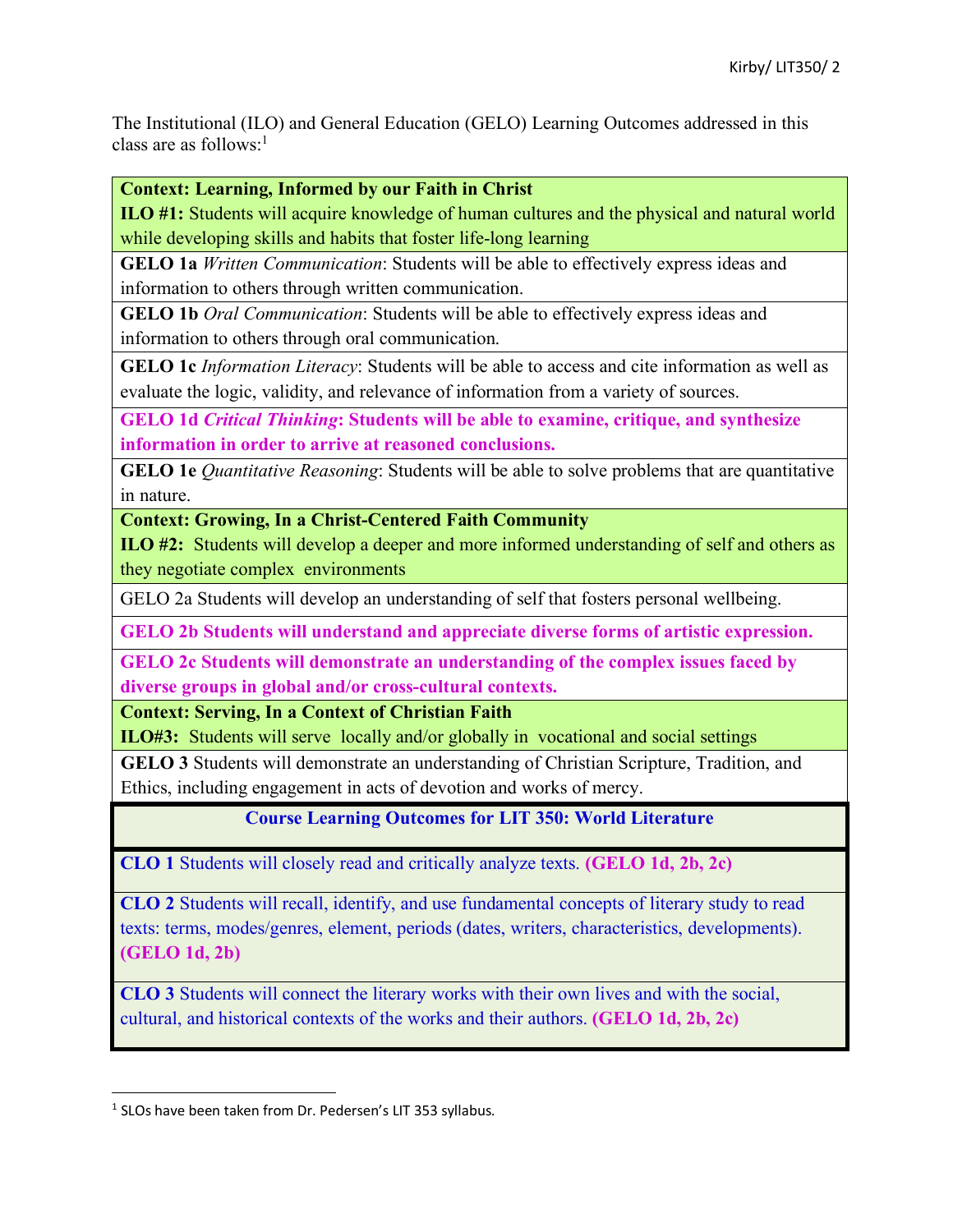#### **Are there any resources I can use online and/or on campus to help me?**

Yes. The following are a few of my favorites.

**Tutorial Services** is located in Bond Academic on the left side of the building (closest to the gym). Help in many areas is provided FREE to you, but you must make your appointment at least one day before. Phone: 619.849.2593 or email tutorialservices@pointloma.edu.

**The Writers' Studio** is located in Bond Academic, room 159

http://www.pointloma.edu/experience/academics/schools-departments/departmentliterature-journalism-modern-languages/writers-studio.

**The Library** has not only many books but also databases that allow you to do specific searches for any topic you want. Further, it also contains very helpful librarians who can assist you.

**Canvas** will contain this syllabus, the assignments, some readings, and other fun sundries throughout the semester. Sometimes you might have to print them for class. Please check Canvas regularly.

**OneLook** is an online database of dictionaries www.onelook.com.

**Wikipedia** is an online encyclopedia www.wikipedia.org. Though this site can have errors from time to time, it is a wonderful place to look up any person, place, or event you encounter in your reading that you do not know. While I love Wikipedia for its ability to quickly provide information, DO NOT use this as a source for your papers. **Me** I am available to answer any questions you may have. Tell me when you need to see me in class or email me; please include "LIT350" in the subject of your email.

#### **What if I have to miss a class?**

You must attend class to pass the class. However, I do understand that emergencies do come up. If you do choose to miss class, you are responsible for the material covered and assignments given. You must get this information from another student (not your instructor). Lecture information is a privilege for those students who choose to come to class. They may decide to share that information with you if you ask nicely. Also, you must be prepared for the next class you attend. "I didn't know what to do because I missed last class" is not an acceptable excuse.

You may be absent **four classes** (10%) without question. Wise students will not use up allowable absences early-on for fickle purposes, however. A total of four absences may result in a letter's reduction in the course grade. A total of eight absences (20%) may result in failure of the course. **Three times of arriving late or exiting class early will equal one absence.** You should not depend on doctors' or deans' excuses to bail you out. The built-in allowances are there to cover such needs, so plan carefully and do not use up your allowed absences early in the quad. Please talk to me and e-mail me about extended illness, emergencies and absence for official university business. Students in traveling groups that represent the university should meet with me during the first week of classes to review the group's travel schedule and its impact on attending LIT 350. Students who are absent from eight class sessions within the first five weeks (without legitimate reasons communicated promptly to the professor via e-mail) should expect to be automatically and officially de-enrolled from the course. I warn students via e-mail of impending de-enrollment after five absences (See PLNU Catalog "Academic and General Policies" for more information on attendance).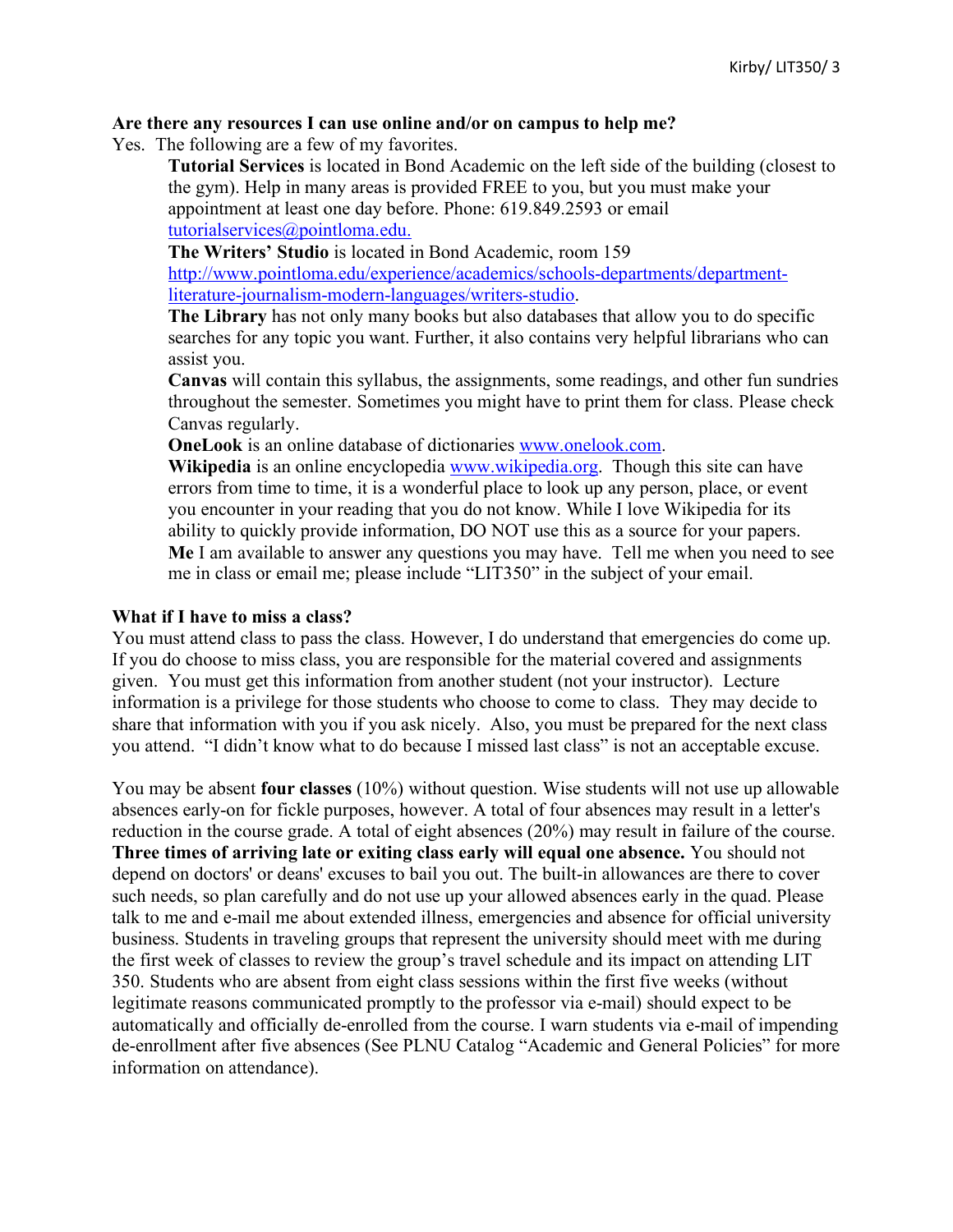Distracting and disruptive behavior will be considered an absence.

# **What if I want to use other people's writing in my writing?**

As Solomon wisely noted, "There is nothing new under the sun." Thus, it is perfectly okay to reference other texts (written or visual) in your own writing. However, you must give credit to any ideas or sentences that are not originally yours or aren't common knowledge. To omit doing this action is an act of plagiarism.

Plagiarism of any kind will not be tolerated. Any word that is not your own must be in quotations and cited correctly. As explained in the university catalog, academic dishonesty is the act of presenting information, ideas, and/or concepts as one's own when in reality they are the results of another person's creativity and effort. Violations of university academic honesty include cheating, plagiarism, falsification, aiding the academic dishonesty of others, or malicious misuse of university resources. A faculty member who believes a situation involving academic dishonesty has been detected may assign a failing grade for a) that particular assignment or examination, and/or b) the course following the procedure in the university catalog. Students may appeal also using the procedure in the university catalog (See PLNU Catalog "Academic Policies" for further information).

If you aren't sure if you are plagiarizing (you sweet, naïve thing), check out the information on the university cheating and plagiarism policy at

http://catalog.pointloma.edu/content.php?catoid=8&navoid=864

Or you can visit PLNU's library which also has an excellent tutorial on how to avoid plagiarism.

Finally, you can always talk to me.

## **Will you assign extra credit?**

During a given semester, opportunities for extra credit may arise. These assignments are often difficult. These tasks give you a chance to make up a contracted assignment; therefore, they require extra effort.

## **How do I contact you?**

At the top of the syllabus, all of my contact information is listed. In the subject line of your email, please indicate LIT 350.

## **What if I need some extra help in your class?**

While all students are expected to meet the minimum academic standards for completion of this course as established by the instructor, students with disabilities may request academic accommodations. At Point Loma Nazarene University, students must request that academic accommodations by filing documentation within the first two weeks of class with the Disability Resource Center (DRC), located in the Bond Academic Center. Once the student files documentation, the Disability Resource Center will contact the student's instructors and provide written recommendations for reasonable and appropriate accommodations to meet the individual needs of the student. This policy assists the university in its commitment to full compliance with Section 504 of the Rehabilitation Act of 1973, the Americans with Disabilities (ADA) Act of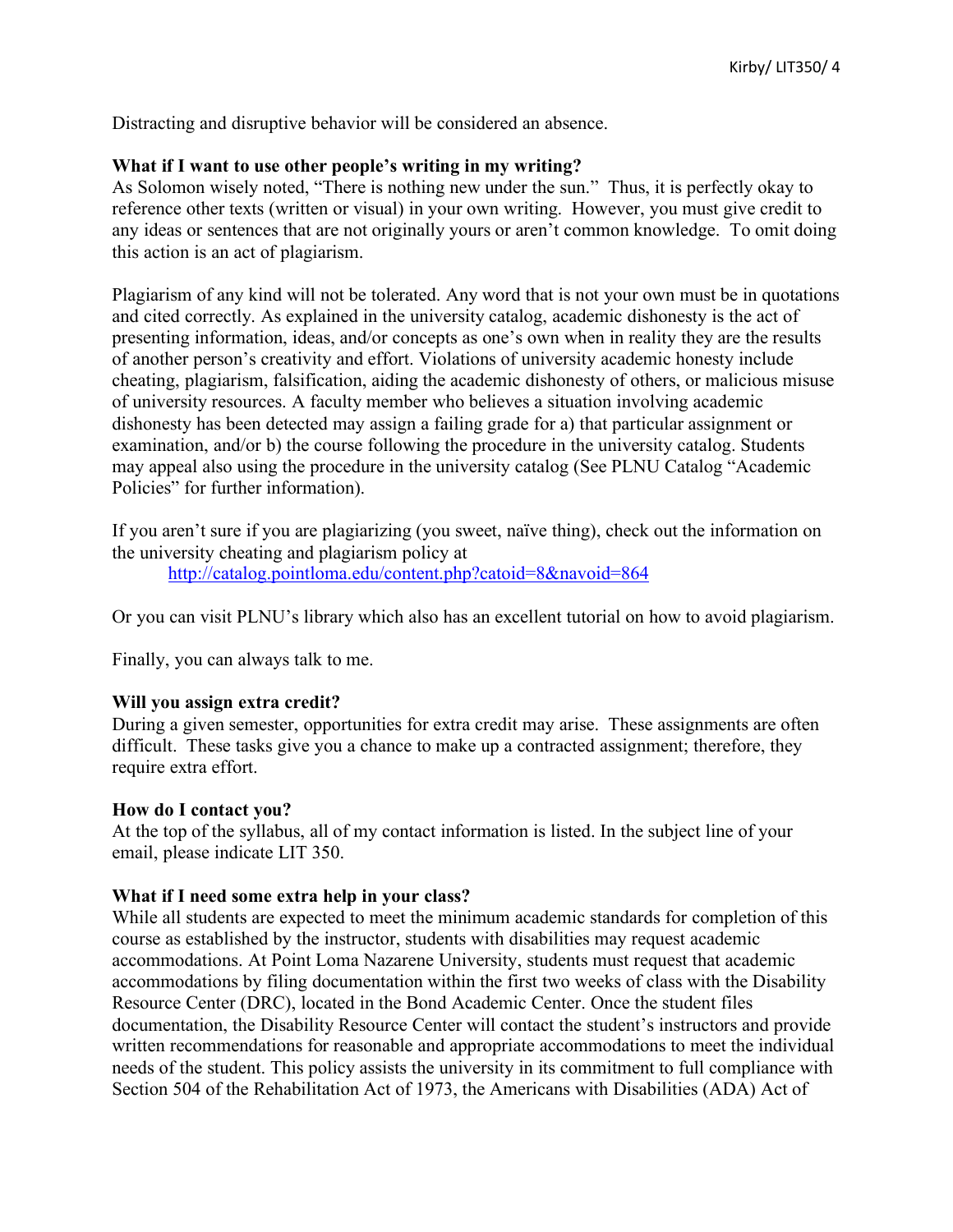1990, and ADA Amendments Act of 2008, all of which prohibit discrimination against students with special needs and guarantees all qualified students equal access to the benefits of PLNU programs and activities.

Students have the right to appeal decisions regarding academic accommodations. In order to provide prompt and equitable resolution, the student must submit a written or verbal statement to the Director of Academic Advising who will conduct the appeal process in consultation with the Vice President for Student Development.

You can contact the DRC by phone at 619-849-2533 or by e-mail at  $\text{DRC}(a)$  pointloma.edu.

Also, come see me if you think you may need some extra assistance in passing this class.

# **What do I have to buy for this class?**

| 1. McCloud, Scott. Understanding Comics                                                       |
|-----------------------------------------------------------------------------------------------|
| ISBN: 97800609762552.                                                                         |
| 2. Miyazaki, Hayao. Nausicaa Of The Valley Of The Wind, V.1                                   |
| ISBN: 9781591164081                                                                           |
| 3. Goscinny, René and Albert Uderzo. ASTERIX+CLEOPATRA                                        |
| ISBN: 9780752866079                                                                           |
| 4. Abouet, Marguerite and Clement Oubrerie. Aya                                               |
| ISBN: 9781894937900                                                                           |
| *This title is on reserve at the library.                                                     |
| 5. Masereel, Frans. Passionate Journey                                                        |
| ISBN: 9780486460185                                                                           |
| 6. Masamune, Shirow. Ghost In The Shell, Volume 1                                             |
| ISBN: 9781935429012                                                                           |
| 7. Moon, Fábio and Gabriel Bá. Daytripper                                                     |
| ISBN: 9781401229696                                                                           |
| 8. Abirached, Zeina. A Game For Swallows                                                      |
| ISBN: 9781575059419                                                                           |
| 9. Bui, Thi. The Best We Could Do                                                             |
| ISBN: 9781419718786                                                                           |
| 10. Hergé. Tintin And The Picaros                                                             |
| ISBN: 9780316358491                                                                           |
| 11. Okorafor, Nnedi. and Andre Araujo. Black Panther: Long Live The King                      |
| ISBN: 9781302905385                                                                           |
| 12. Thompson, Craig. Carnet De Voyage                                                         |
| ISBN: 9781770463080                                                                           |
| 13. Some printouts from other material placed in the PAGES section of Canvas as well as a few |
| written assignments.                                                                          |

14. Various office supplies (highlighters, pens, stapler, Scotch tape, paper for notes)

*\*\*In the interest of lightening the financial burden of college education, I have placed our additional readings on Canvas rather than constructing a course reader. Point Loma Nazarene University, as a non-profit educational institution, is entitled by law to use materials protected*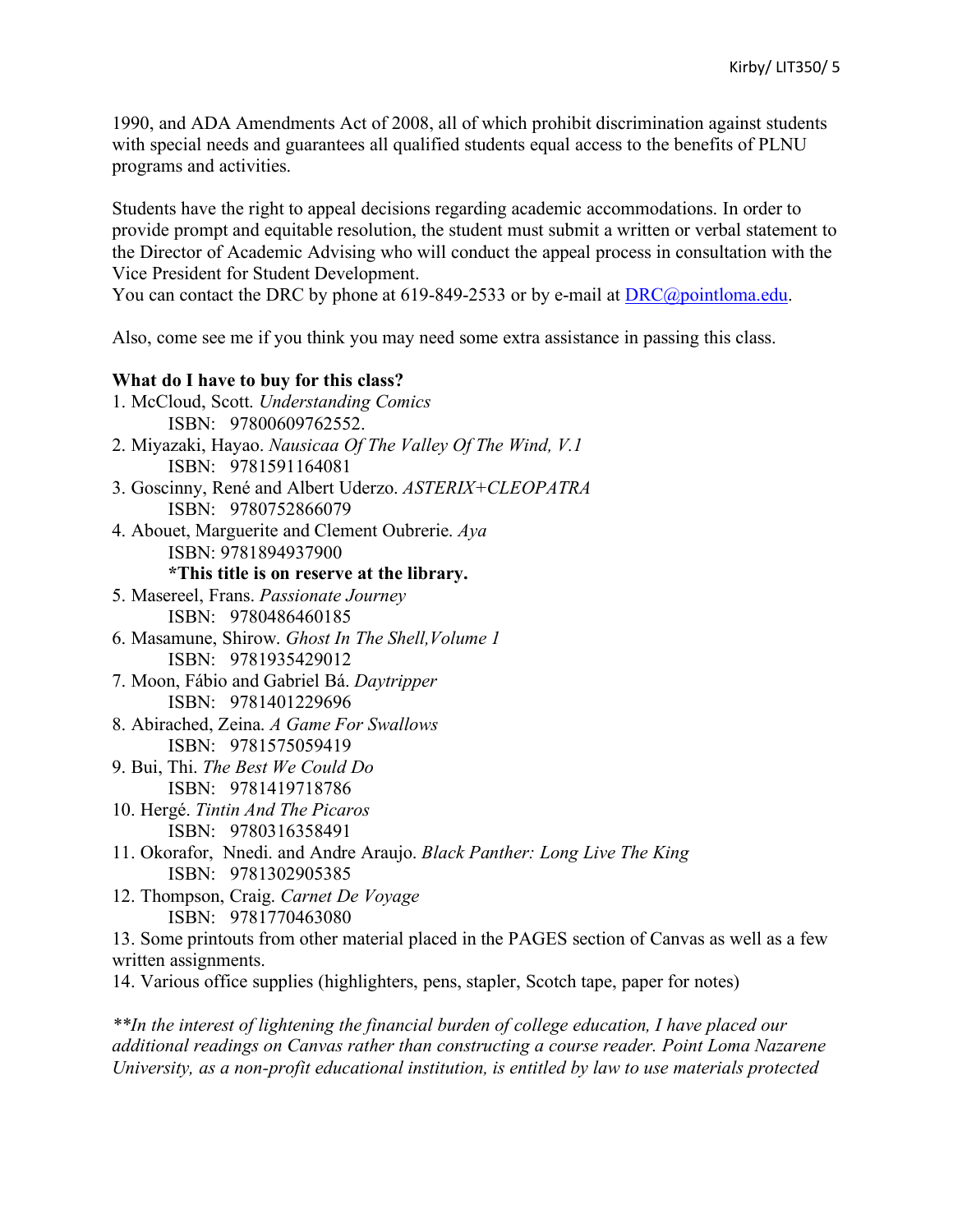*by the US Copyright Act for classroom education. However, any use of those materials outside the class may violate the law.\*\**

#### **How do I pass this class?**

- 1. Come to class
- 2. Do all the assignments
- 3.Turn them in on time

*\*Disclaimer: This class requires a lot of reading and writing. ALL submissions done outside of class must be typed and in MLA format. I will take points off for work that does not meet these standards. I will often communicate with you via email and Canvas announcements.* 

*\*\* Further Disclaimer: You must avoid typos in your papers. Typos indicate to me that you are being too lazy to proof your text before you turn it in and that you believe I enjoy wasting my time with unreadable papers. Typos include but are not limited to spelling errors, misuse or nonuse of capitalization, fragments, or incorrect punctuation. Because no one is a perfect proofreader, I will allow one typo every page (meaning if you have a five page paper, you may have up to five typos total on any of the pages in that work).*

## **What are the specific assignments?**

- **Contract (5%):** You will write a contract for the grade you wish to earn in this class and evaluate yourself with regards to the contract at the midterm and the final.
- **Quizzes (10%):** There will be 12 quizzes that will cover our readings. You need to do 10 of the 12 with a passing grade. These quizzes will happen about once a week on Canvas. There will be no make-up quizzes given; if you are absent for the class the day after the quiz, you will receive a zero for the quiz.
- **\*Attend a Reading or Play (10%) 2 :** There are many opportunities on campus (and off) to see creative events. Many of these events are even followed by a time of interaction with the speaker. You will attend at least one reading this semester and write a 500-word minimum response. This response is **due no later than 1 week** after your attendance of the event
- **\*\*Presentation (10%):** You will craft a 3-minute presentation to present the emerging issues, structures, themes, and authorial background of a graphic writer/illustrator of your choice (and genre). The selections will be assigned on a first come, first served basis. It will be your job to make your classmates and Prof. Kirby wish that we had been assigned to read your chosen text. More details and rubric for this assignment are on Canvas.
- **INSTAdiscussions (20%):** As we read influential poetry and prose writers, I will post discussion questions about that day's reading on Instagram. First, you will create an academic Instagram account (not your personal account—you don't want to mess up your curation). Then you will follow me: @naturenarratives to see the prompt. You must post your answer to the prompt which will be both a photo (can be taken from our reading) and an explanation as to why that photo answers the question AS WELL AS the relevant hashtags. You may not duplicate a classmate's photo. You must post at least one hour

 <sup>2</sup> \* denotes a B-level project

<sup>\*\*</sup> denotes an A-level project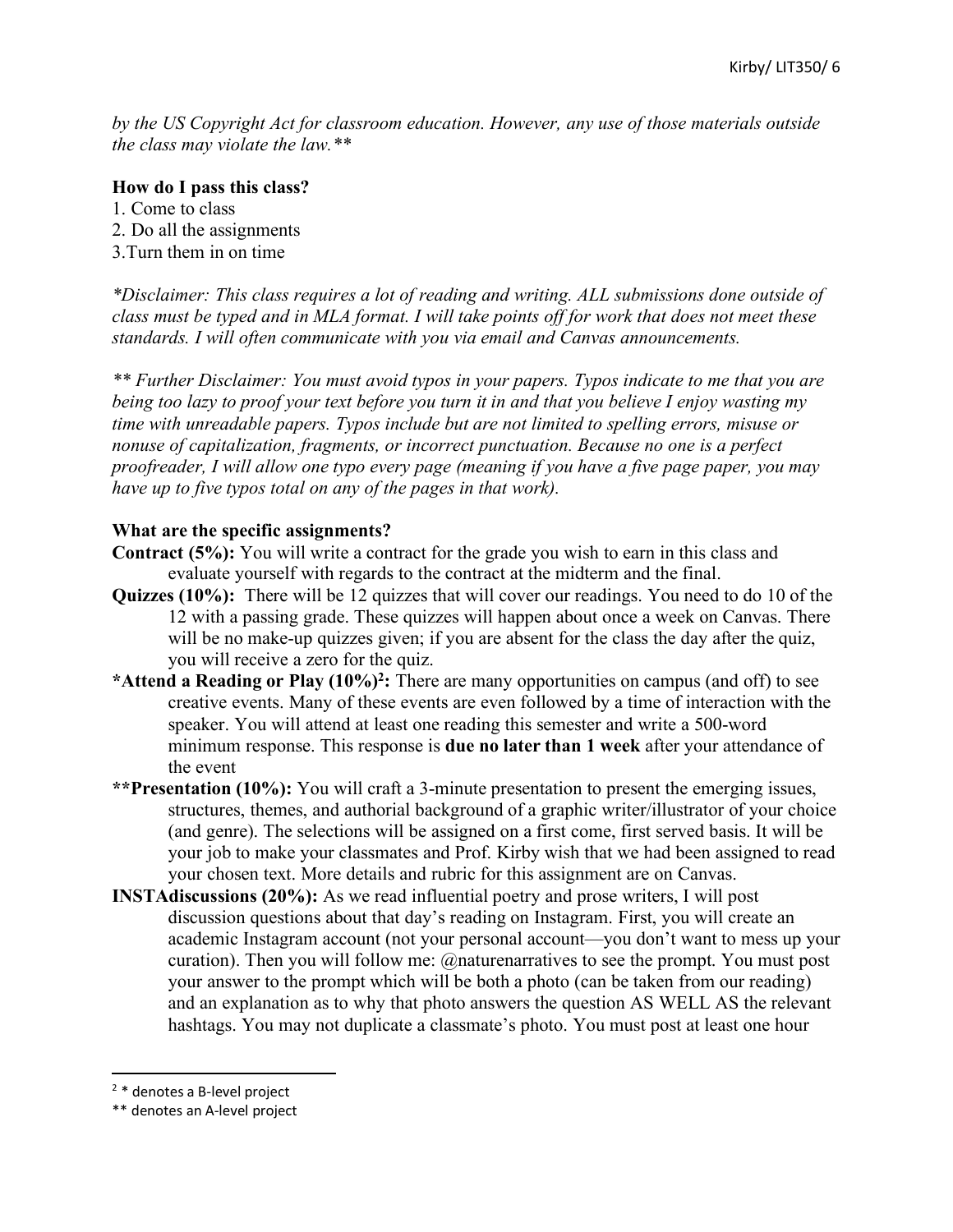before class begins on the due date, and you will comment (in addition to liking) at least two other of your classmate's responses. I will post 12 questions; you must respond to 10.

- **Midterm Essay (10%):** Your midterm will be 1 March. It will be short essays, drawing from the ideas generated in INSTAdiscussion questions and class discussion, connecting more than one text.
- **Response Paper (10%):** Drawing from your experience in class, you will choose one work from our course readings that has impacted your understanding and appreciation of cultural perspectives to some degree and write a 2- to 3-page response. It will be submitted in MLA format both electronically via LIVE TEXT as well as in paper copy.
- **\*\*Final Part 1 – Response to a Class Text (5%)**: You will create a response inspired by one of our texts. This response can be a short comic, a performance, a written story or poem, a video, pretty much you can respond in any way you'd like. You will do a short presentation of your work as part of the final.
- **Final Part 2 – Exam (10%):** This will be a comprehensive exam.
- **Class Participation (10%):** Effective learning happens in a dynamic environment. Therefore, you must interact with the instructor and the other students every class session—aka talk. If you wish to earn your participation grade, you must have a good attitude; you must read all of the readings; and you must speak out. Make it your goal to come up with one good thought for every class and to share it. **Also, you must turn off your electronics when you enter the classroom; use of electronics will not be permitted unless you have an academic accommodation OR I give you specific permission.**

Further, sometimes I may SPEAK information in class that is important. It is your responsibility as an active class participant to take notes. I often will use class discussion as a place to clarify how to do a certain writing assignment. This discussion may not appear on Canvas or a PowerPoint presentation. Thus, your taking good notes is important for your success in the class.

Much of the work we will do in this class is cooperative. You should think of all your writing and speaking for and in class as public, not private, discourse. **By continuing in this class, you acknowledge that your work will be viewed by others in the class.**

Respect in class is a must. This classroom is a safe space. As we discuss and analyze works that may address potentially emotional topics, we will encounter many different viewpoints within the class. In order to be a good participant in this class, you must be sensitive to your fellow learners. As we share ideas, personal insults and comments will not be tolerated. I will ask you to leave if you cannot be kind. If you aren't sure how to phrase your opinion, please ask me. The best rule to follow: **be kind.**

*\*For all of these assignments, further instructions will be given on Canvas and/or in class\**

## **How will I know my grade in the class?**

To eliminate grade anxiety, I've set this course up on a contract grading model. This model means that you can **choose** which grade you would like to earn right now at the beginning of the semester and then **allocate your time** wisely to earning that grade. A written contract is due the third week of class that states the grade you intend to earn in the class as well as the work you will do to meet contract; I will then ensure you meet your learning goals. At two other points in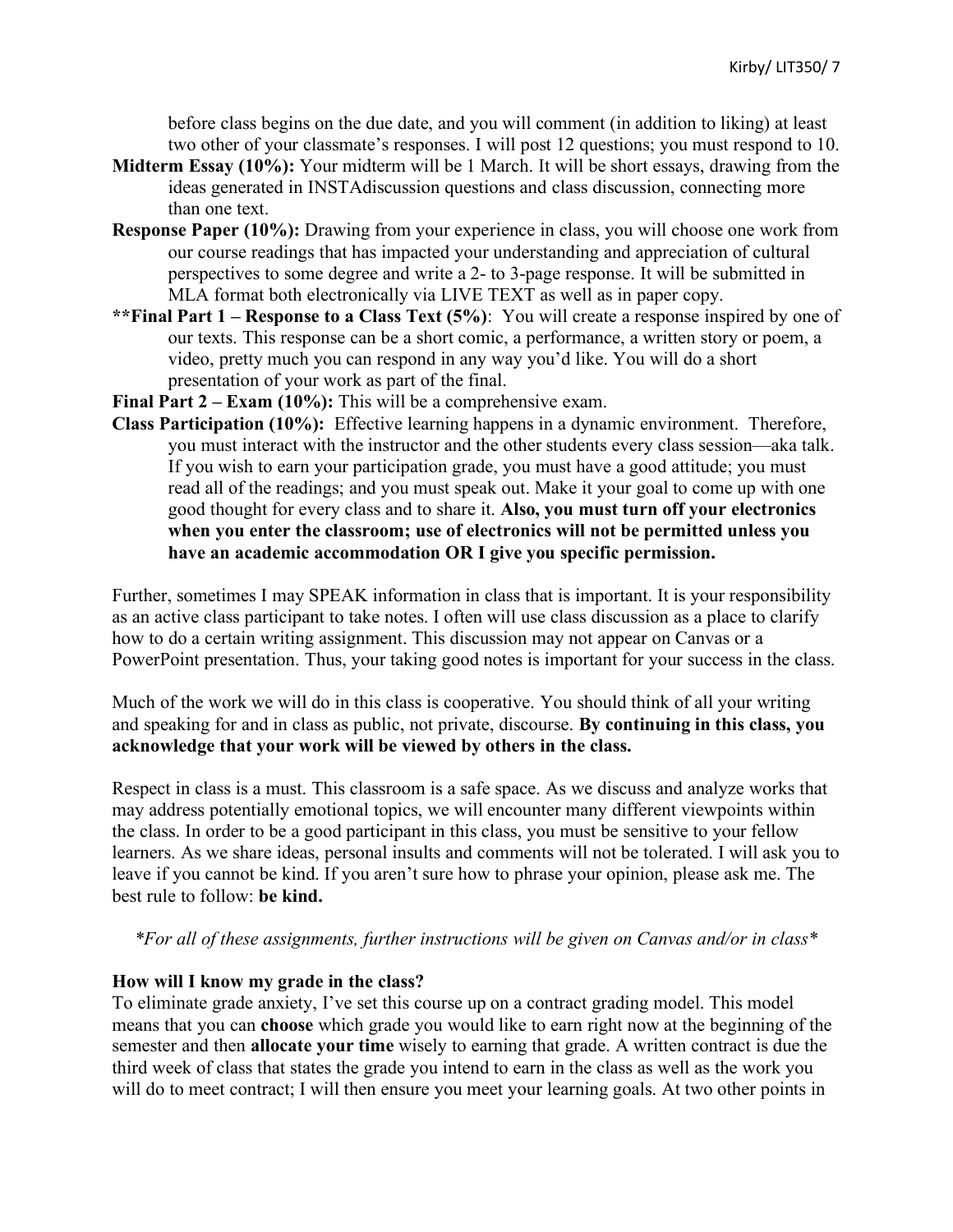the semester, you will evaluate your contract and contribution to the course. You are free to change your mind during the semester but we must then meet to negotiate your new contract.

I will not accept work that is unfocused and rife with grammatical and logical errors and typos. If you happen to submit and assignment that appears to be the product of lazy engagement with the material, you risk not meeting the conditions of our grade contract. **If I accept your work, it means you met contract and are earning the grade you chose**. I assume that none of you want a grade of D or F; if you are interested in a grade lower than a C, please meet with me to discuss your options.

# **70 -79 percent: C**

To earn a C grade in this class, you will:

- 1. Create a contract for your grade, evaluating it twice in the semester (5%);
- 2. Contribute to class discussion every class (participation 10%);
- 3. Participate in the in-class notecard exercises (participation 10%);
- 4. Miss no more than 4 classes this semester;
- 5. Come to class on time;
- 6. Turn in your assignments on time;
- 7. Pass 10 quizzes with an average score of 65% (10%);
- 8. Contribute to 7 discussion questions on Instagram (20%);
- 9. Pass the midterm with a 70% or better  $(10\%)$ ;
- 10. Pass the Final Exam (part 2) with a  $70\%$  or better  $(10\%)$ ;
- 11. Submit your Response Paper (10%).

*\*For a grade of C+, you will be an active and positive contributor to our classes, offering a respectful spirit and coming up with insightful ideas and worthwhile feedback.*

I will not accept work that does not meet with the quality expected of a C. If you do not do Cquality work, then I will not accept it. The fluctuation in the points scale allows that there can be variable effort and quality put in at the C level. Thus you can earn a C- or a C+.

## **80 – 89 percent: B**

To earn a B grade in this class, you will do all of the above C assignments as well as

- 1. Attend one literary event in the semester, providing a 500-word response to it (10%);
- 2. Pass 10 quizzes on Canvas with an average score of 80% (10%);

3. Contribute to 10 discussion questions on Canvas (20%);

*\*For a grade of B+, you will be an active and positive contributor to our classes, offering a respectful spirit and coming up with insightful ideas and worthwhile feedback.*

I will not accept work that does not meet with the quality expected of a B. If you do not do Bquality work, then I will not accept it. The fluctuation in the points scale allows that there can be variable effort and quality put in at the B level. Thus you can earn a B- or a B+.

## **90 – 100 percent: A**

To earn an A grade in this class you will do all of the assignments listed for B and C grades as well as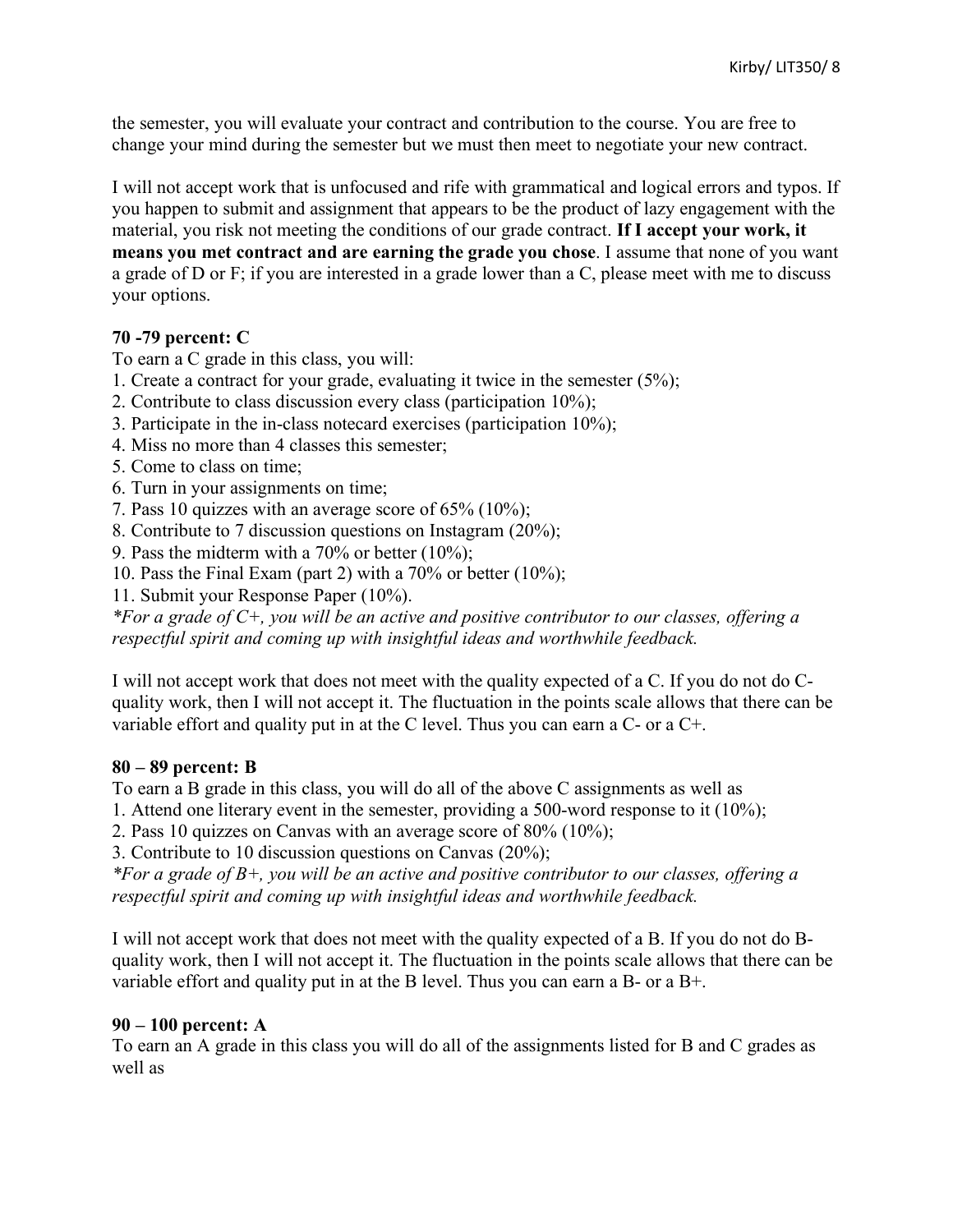1. Create and give a 3-minute presentation on a comics writer/author of your choice that we will not read as a class, signing up for this presentation by 28 January on Canvas (10%); 2. Create and present a response to one of our course readings (Final Part 1 5%).

*\*For a grade of A, you will be an active and positive contributor to our classes, offering a respectful spirit and coming up with insightful ideas and worthwhile feedback.*

I will not accept work that does not meet with the quality expected of an A. If you do not do A-quality work, then I will not accept it. The fluctuation in the points scale allows that there can be variable effort and quality put in at the A level. Thus you can earn an A- or an A (sorry there are no A+s).

#### **What if I turn in a late assignment?**

If you miss the day an assignment is due, your grade on the assignment will drop to not meeting standards of the contract. If you have more than two late assignments in your portfolio, you will not meet the contract for your desired grade. Late quizzes and INSTAdiscussions will not be accepted after the class starts the day it is due.

| A             | 93-100 Percent |
|---------------|----------------|
| $A -$         | 90-92          |
| $B+$          | 89-88          |
| B             | 87-83          |
| $B-$          | 82-80          |
| $C+$          | 79-78          |
| $\mathcal{C}$ | 77-73          |
| $C-$          | 72-70          |
| $D+$          | 69-68          |
| D             | 67-63          |
| $D-$          | $62 - 60$      |
| F             | Below 60       |

**This syllabus is a contract. If you continue in this course, then you agree to comply with the class policies as stated here.**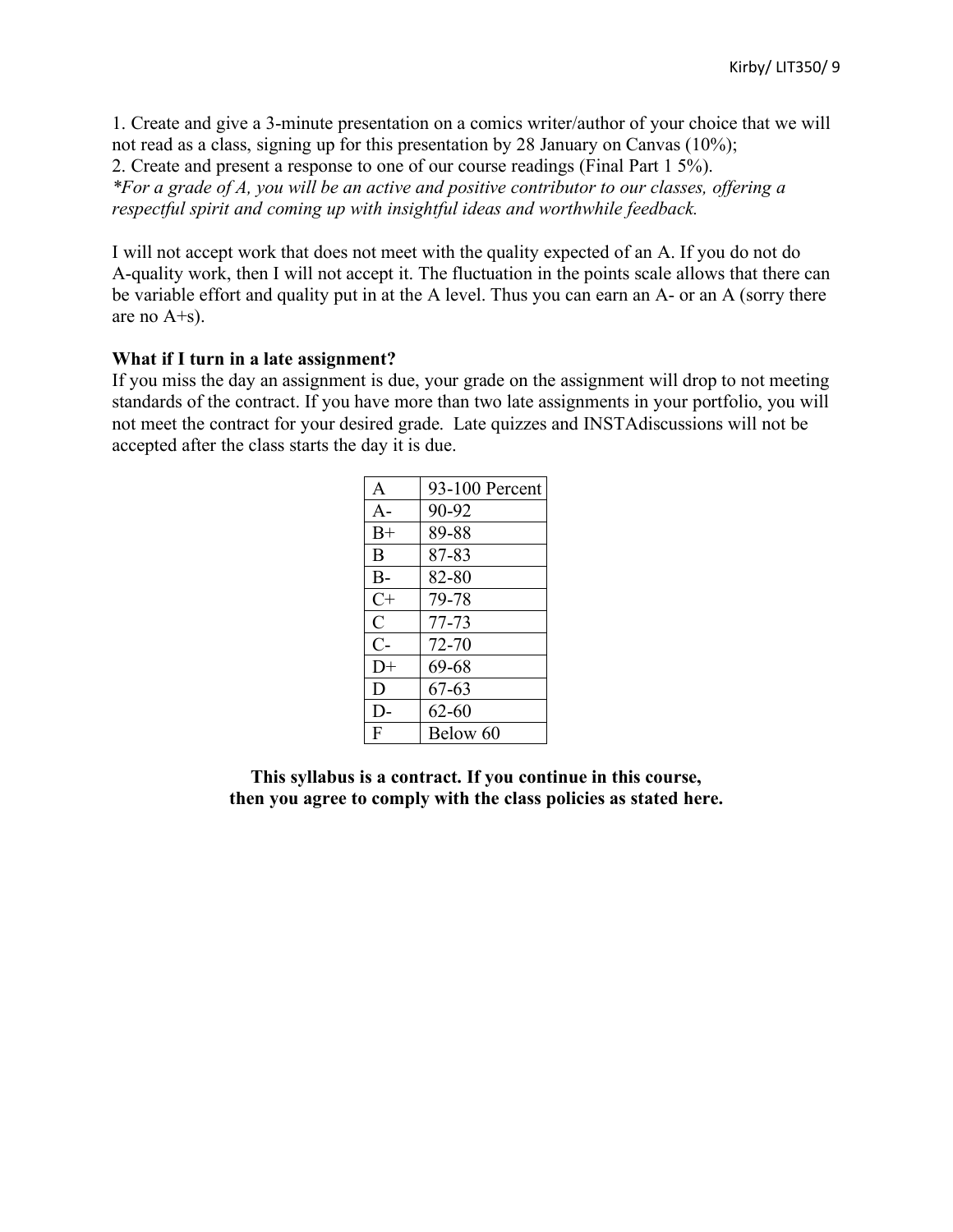## **Schedule3**

\*\*Readings and assignments are due on the date listed.\*\* \*\*\*\*CR denotes readings can be found on Canvas in PAGES section.\*\*\*\*

## **WEEK 1**

| 8 January  | Syllabus/Getting to Know You                     |
|------------|--------------------------------------------------|
| 9 January  | McCloud: Chapter 1 "Setting the Record Straight" |
| 11 January | Masreel: Passionate Journey                      |
|            | CR: Ernst excerpt from Une Semaine de Bonté      |
|            | <b>DUE:</b> INSTAdiscussion #1                   |
|            | <b>DUE:</b> Quiz 1                               |

**WEEK 2**

| 14 January | McCloud: Chapter 2 "The Vocabulary of Comics"                                            |
|------------|------------------------------------------------------------------------------------------|
| 16 January | Hergé: Tintin and the Picaros<br><b>DUE</b> : Quiz 2                                     |
| 18 January | Masamune: The Ghost in the Shell $01 - 02$ (pp.1 - 52)<br><b>DUE:</b> INSTAdiscussion #2 |

#### **WEEK 3**

| 21 January | <b>NO CLASS</b>                                            |
|------------|------------------------------------------------------------|
| 23 January | Masamune: The Ghost in the Shell $03 - 09$ (pp.53 - 282)   |
|            | <b>DUE</b> : Contract                                      |
| 25 January | Masamune: The Ghost in the Shell $10$ – end (pp.283 – 349) |
|            | <b>DUE:</b> Quiz 3                                         |
|            | <b>DUE:</b> INSTA discussion #3                            |

#### **WEEK 4**

| 28 January | McCloud: Chapter 3 "Blood in the Gutter"<br><b>DUE:</b> Sign-up for Presentations (your name and chosen comic) |
|------------|----------------------------------------------------------------------------------------------------------------|
| 30 January | Goscinny and Uderzo: Asterix and Cleopatra<br><b>DUE:</b> Quiz 4                                               |
| 1 February | CR: Hwa excerpt from The Color of Earth<br><b>DUE:</b> INSTAdiscussion #4                                      |

<sup>&</sup>lt;sup>3</sup> Note: I reserve the right to change the syllabus as needed to facilitate our course goals. You will receive notification of these changes; after which time, you are responsible for required material.

Disclaimer: This class is taught at the college level; therefore, reading materials may be adult and/or controversial in connotation and/or denotation. The purpose of presenting such material is to expose you to various viewpoints—viewpoints that will act as sources for discussions. For this reason, no alternate materials will be provided.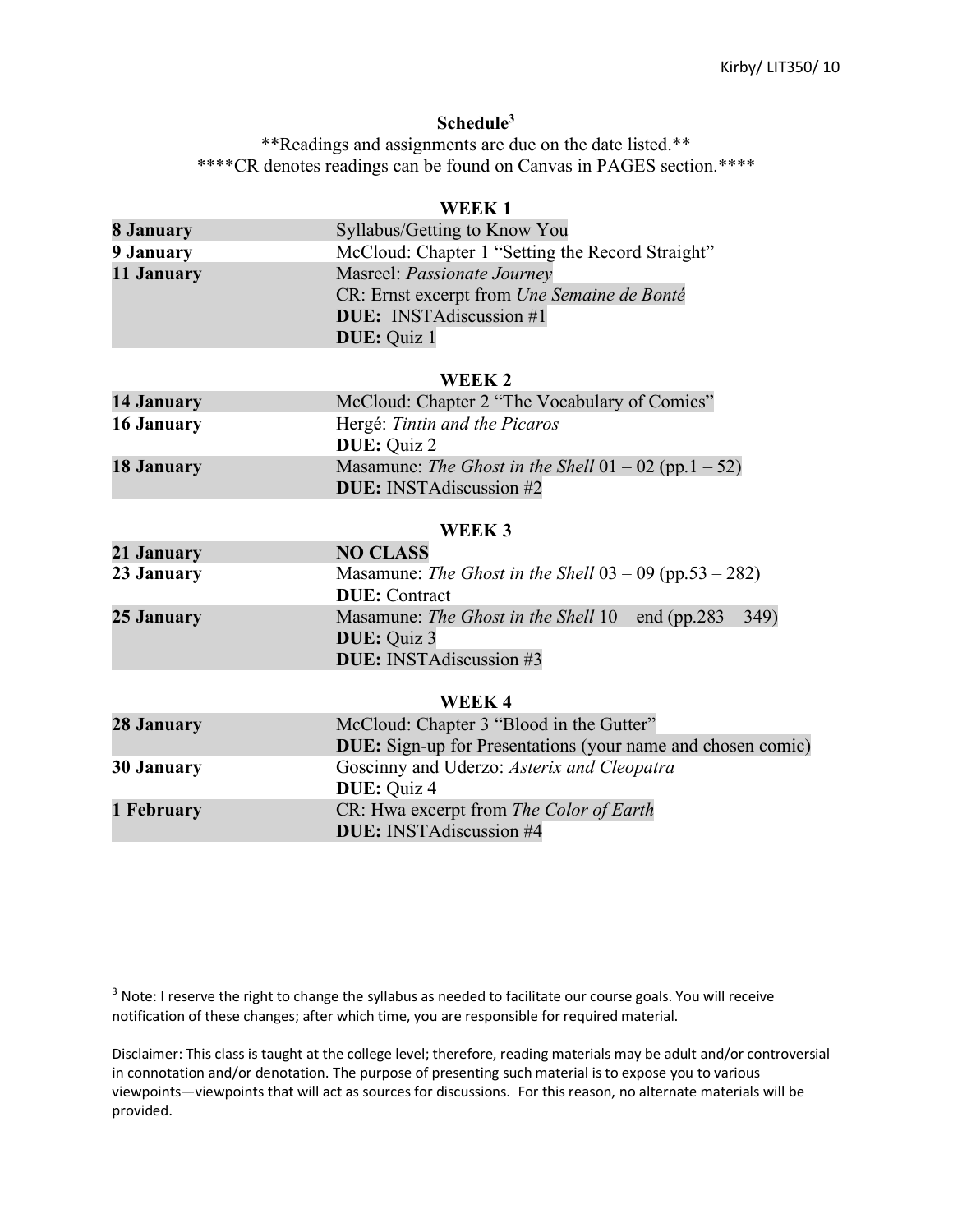| WEEK <sub>5</sub>              |                                                                 |
|--------------------------------|-----------------------------------------------------------------|
| <b>4 February</b>              | McCloud: Chapter 4 "Time Frames"                                |
| <b>6 February</b>              | Abouet and Oubrerie: Aya                                        |
|                                | *On reserve at library                                          |
| <b>8 February</b>              | Okorafor and various artists: Black Panther, Long Live the King |
|                                | <b>DUE:</b> Quiz 5                                              |
|                                | <b>DUE:</b> INSTAdiscussion #5                                  |
|                                |                                                                 |
| 11 February                    | WEEK 6<br>McCloud: Chapter 5 "Living in the Line"               |
| 13 February                    | CR: R.Crumb excerpt from Genesis                                |
|                                | DUE: Quiz 6                                                     |
| <b>15 February</b>             | Miyazaki: <i>Nausicaa Vol 1</i> . (pp.1 – 61)                   |
|                                | <b>DUE:</b> INSTAdiscussion #6                                  |
|                                |                                                                 |
|                                | WEEK <sub>7</sub>                                               |
| <b>18 February</b>             | Miyazaki: <i>Nausicaa Vol 1</i> . (pp.62 - end)                 |
|                                | <b>DUE: Quiz 7</b>                                              |
| 19 February                    | <b>WRITERS' SYMPOSIUM: Nnedi Okorafor</b>                       |
| 20 February                    | McCloud: Chapter 6 "Show and Tell"                              |
| 22 February                    | CR: McKean excerpt from Pictures that Tick 2                    |
| <b>DUE:</b> INSTAdiscussion #7 |                                                                 |
|                                |                                                                 |
|                                | WEEK 8                                                          |
| 25 February                    | CR: Artist VS Writer                                            |
|                                | CR: Gaiman excerpt from Sandman                                 |
|                                | <b>DUE: Quiz 8</b>                                              |
| 27 February                    | <b>TBD</b><br><b>DUE:</b> INSTAdiscussion #8                    |
| 1 March                        | <b>MIDTERM</b>                                                  |
|                                | <b>DUE:</b> Contract Evaluation 1                               |
|                                |                                                                 |
|                                | WEEK 9                                                          |
| 4 March – 8 March              | <b>NO CLASS: SPRING BREAK</b>                                   |
|                                |                                                                 |
|                                | <b>WEEK10</b>                                                   |
| 11 March                       | Bui: The Best We Could Do                                       |
| 13 March                       | McCloud: Chapter 7 "The Six Steps"                              |
|                                | DUE: Quiz 9                                                     |
|                                | DUE: INSTAdiscussion #9                                         |
| 15 March                       | <b>PRESENTATIONS</b>                                            |
| <b>WEEK 11</b>                 |                                                                 |
| 18 March                       | <b>PRESENTATIONS</b>                                            |
| 20 March                       | <b>PRESENTATIONS</b>                                            |
| 22 March                       | Abirached: A Game For Swallows (pp.1 - 72)                      |
|                                |                                                                 |